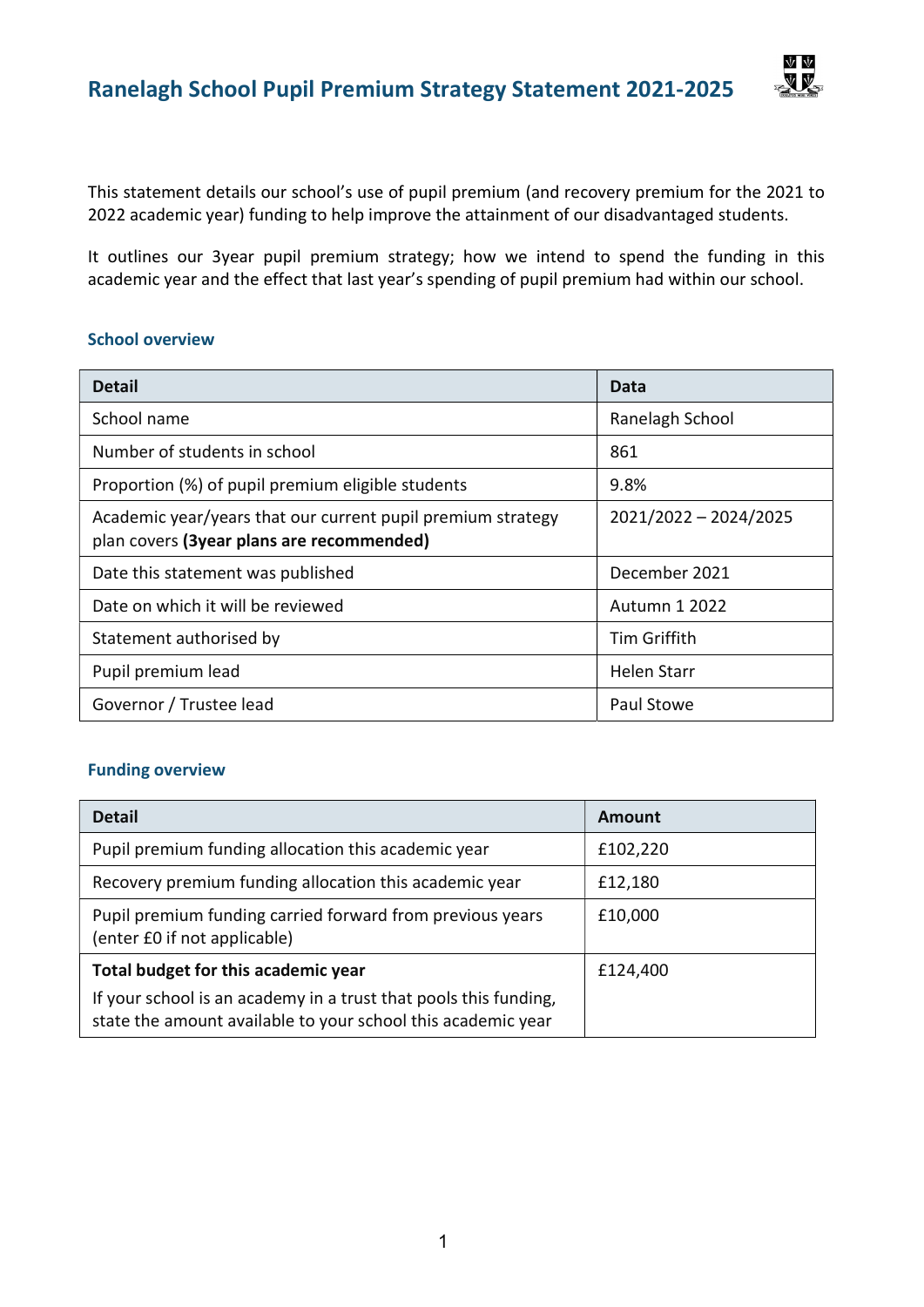

### Part A: Student premium strategy plan

### Statement of Intent

"For the Spirit that God has given us does not make us timid; instead, his Spirit fills us with power, love, and self-control." 2 Timothy 1:7

Ranelagh students in receipt of pupil premium funding will, like all our students, receive an inclusive education that enables them to be successful academically, socially and emotionally. Lack of funding will not be a barrier to them being equipped with the skills and knowledge for life, work and learning. Our intention is that all students, irrespective of their background or the challenges they face, make good progress and achieve high attainment across the curriculum. The focus of our pupil premium strategy is to support disadvantaged students to achieve that goal, including progress for those who are already high attainers. We will consider the challenges faced by vulnerable students, such as those who have a social worker and young carers. The activity we have outlined in this statement is also intended to support their needs, regardless of whether they are disadvantaged or not.

High-quality teaching is at the heart of our approach, with a focus on areas in which disadvantaged students require the most support. This is proven to have the greatest impact on closing the disadvantage attainment gap and at the same time will benefit the nondisadvantaged students in our school. Implicit in the intended outcomes detailed below, is the intention that non-disadvantaged students' attainment will be sustained and improved alongside progress for their disadvantaged peers.

Our approach will be responsive to common challenges and individual needs, rooted in robust diagnostic assessment, not assumptions about the impact of disadvantage. The approaches we have adopted complement each other to help students excel. To ensure they are effective we will:

- Ensure disadvantaged students perform academically in line with their peers at a similar starting point to them
- Ensure disadvantaged students are challenged in the work that they are set
- Act early to intervene at the point need is identified
- Adopt a whole school approach in which all staff take responsibility for disadvantaged students' outcomes and raise expectations of what they can achieve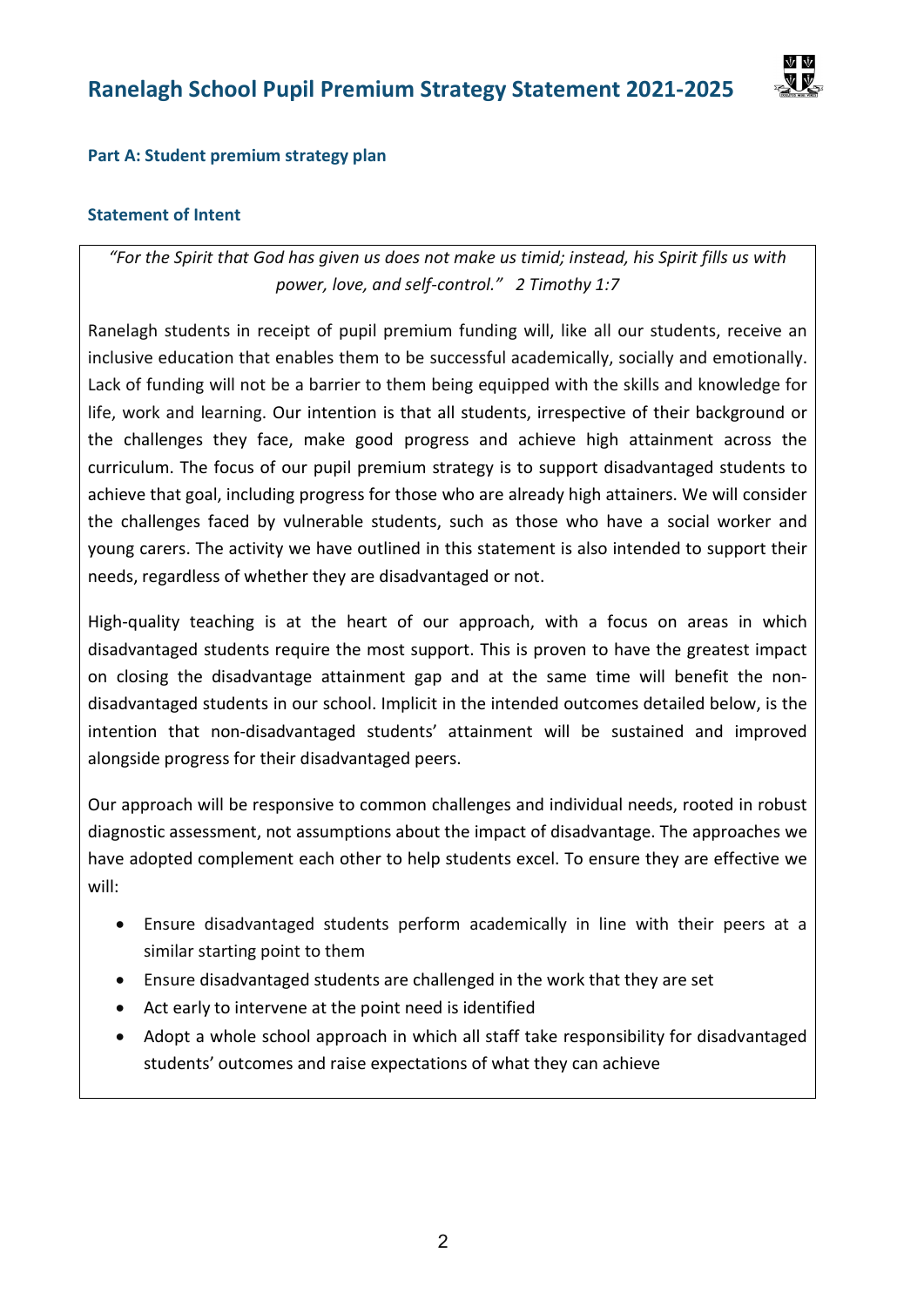

### Challenges

This details the key challenges to achievement that we have identified among our disadvantaged students.

| <b>Challenge</b><br>number | <b>Detail of challenge</b>                                                                                                                                                                                                                                                                                                                                                                                                                                              |
|----------------------------|-------------------------------------------------------------------------------------------------------------------------------------------------------------------------------------------------------------------------------------------------------------------------------------------------------------------------------------------------------------------------------------------------------------------------------------------------------------------------|
| $\mathbf{1}$               | Assessments, observations and discussion with KS3 students indicate that<br>disadvantaged students generally have lower levels of reading comprehension<br>than peers. This impacts their progress in all subjects.<br>Baseline reading assessments for Year 7 students in Autumn Term 2021 suggest<br>100% of our disadvantaged students are working below their FFT5 target grades.<br>Our assessments, observations and discussions with students also indicate that |
|                            | disadvantaged students have more limited vocabulary and language skills, which<br>reduces their ability to participate fully in lessons, express themselves and meet<br>the demands of the curriculum across all subject areas.                                                                                                                                                                                                                                         |
| $\overline{2}$             | The maths attainment of disadvantaged students is generally lower than that of<br>their peers and teacher diagnostic assessments suggest that many students<br>particularly struggle with problem solving tasks, learning times tables and<br>development of basic building blocks in numeracy skills.                                                                                                                                                                  |
|                            | Assessments on entry to year 7 in September 2021, indicate that 10 out 14<br>disadvantaged students are ranked in the lower half of all 174 students. The<br>highest-ranking disadvantaged student is placed 35 out of 174.                                                                                                                                                                                                                                             |
| 3                          | Our assessments observations and discussions with students and families show<br>that education, wellbeing and wider aspects of the development of many of our<br>disadvantaged young people have been impacted by the pandemic to a greater<br>degree than for other students. These findings are also shown in many national<br>studies.                                                                                                                               |
| $\overline{4}$             | Our observations suggest many lower attaining disadvantaged students lack<br>metacognitive / self-regulation strategies when faced with challenging tasks,<br>notably in their monitoring and evaluation of their answers. This is indicated<br>across the curriculum, particularly in their progress in science.                                                                                                                                                       |
| 5                          | Observations and conversations with students and their families highlight that<br>disadvantaged students generally have less opportunity to develop cultural<br>capital outside of school.                                                                                                                                                                                                                                                                              |

### Intended outcomes

This explains the outcomes we are aiming for by the end of our current strategy plan, and how we will measure whether they have been achieved.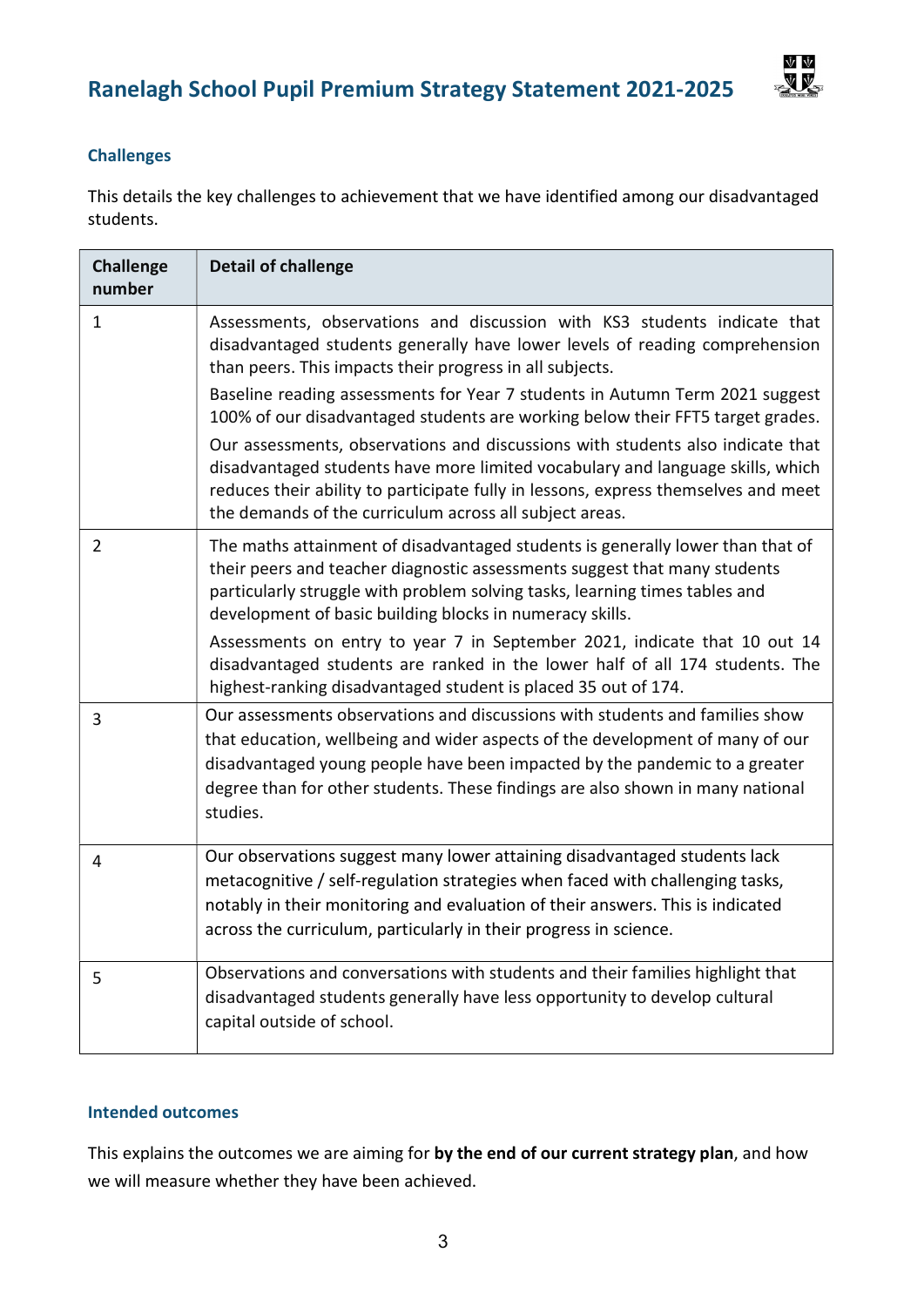# Ranelagh School Pupil Premium Strategy Statement 2021-2025



| <b>Intended outcome</b>                                                                                                        | <b>Success criteria</b>                                                                                                                                                                                                                                                              |
|--------------------------------------------------------------------------------------------------------------------------------|--------------------------------------------------------------------------------------------------------------------------------------------------------------------------------------------------------------------------------------------------------------------------------------|
| Improved attainment among disadvantaged<br>students across the curriculum at the end of<br>KS4, with a focus on core subjects. | By the end of our current plan in 2024/25,<br>100% of disadvantaged students meet their<br>FFT20 target grades in English and Mathe-<br>matics. In the last years' results, this figure<br>was 91% at grade 4.                                                                       |
|                                                                                                                                | 2024/25 KS4 outcomes will aim to demon-<br>strate that all disadvantaged students<br>achieve:                                                                                                                                                                                        |
|                                                                                                                                | an average Attainment 8 score of 5.5<br>A grade 4 or above in English and Maths<br>at GCSE                                                                                                                                                                                           |
| Improved metacognitive and self-regulatory<br>skills among disadvantaged students across all<br>subjects.                      | Teacher reports and class observations<br>suggest disadvantaged students are more<br>able to monitor and regulate their own<br>learning. This finding it supported by<br>homework completion rates across all classes<br>and subjects and improved progression in<br>their learning. |
| To achieve and sustain improved wellbeing for<br>all students, including those who are                                         | Sustained high levels of wellbeing from<br>2024/25 demonstrated by:                                                                                                                                                                                                                  |
| disadvantaged.                                                                                                                 | qualitative data from student voice, stu-<br>dent and parent surveys and teacher ob-<br>servations.                                                                                                                                                                                  |
|                                                                                                                                | a significant increase in participation in<br>enrichment activities, particularly among<br>disadvantaged students.                                                                                                                                                                   |
|                                                                                                                                | High levels of school attendance                                                                                                                                                                                                                                                     |
| Improved language and vocabulary skills to aid<br>communication and comprehension across all<br>subjects                       | Results in Bedrock will demonstrate an<br>average increase of 21% in vocabulary<br>acquisition of our disadvantaged students in<br>KS3.                                                                                                                                              |
|                                                                                                                                | Positive outcomes and improved confidence<br>scores for disadvantaged students from the<br>Oracy project and ROLL interventions in form<br>time.                                                                                                                                     |
| Improved reading comprehension among<br>disadvantaged students across KS3.                                                     | Reading comprehension tests demonstrate<br>improved comprehension skills among<br>disadvantaged students and a smaller<br>disparity between the scores of<br>disadvantaged students and their non-                                                                                   |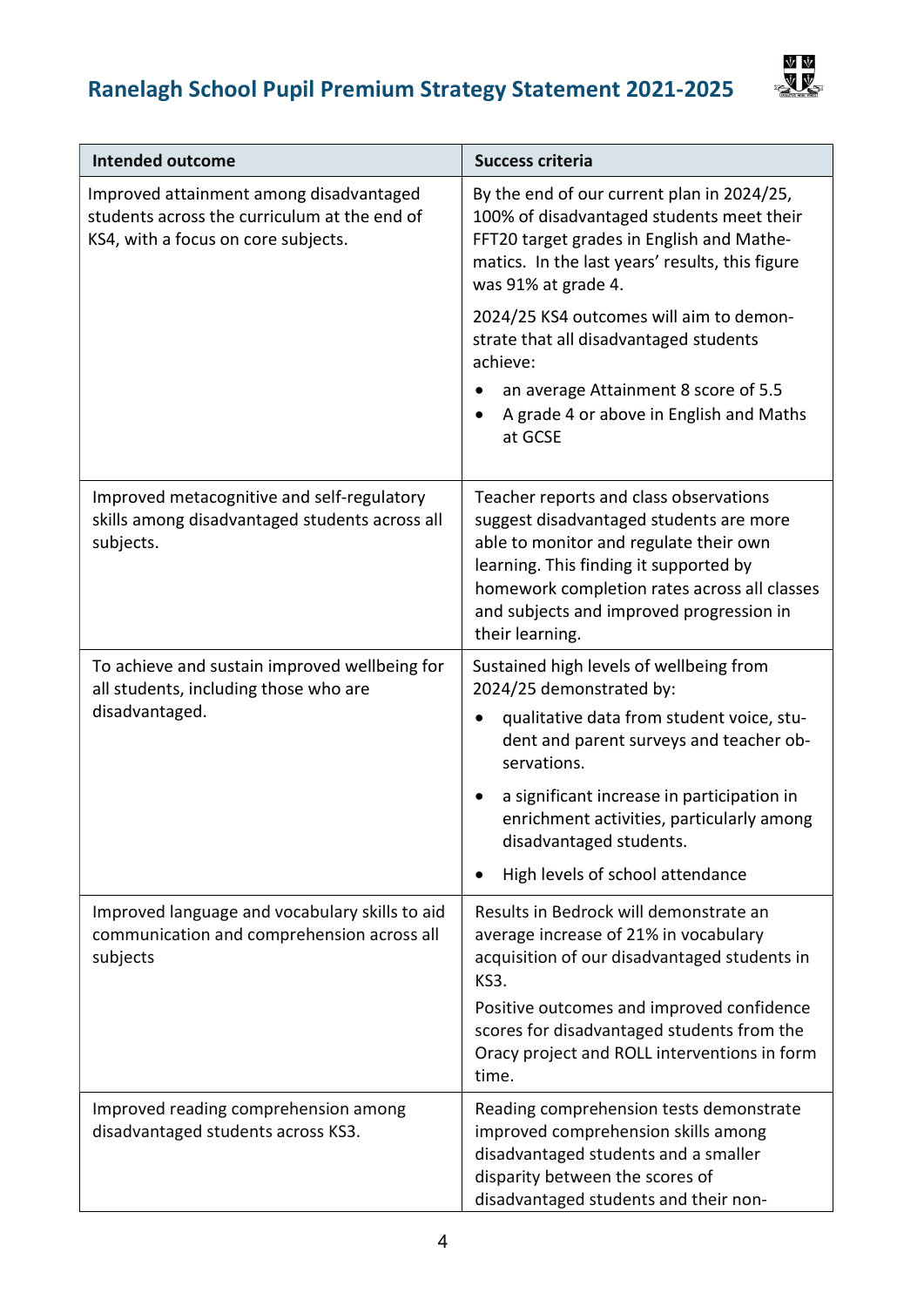

|                                                                                                                                                                        | disadvantaged peers. Teachers should also<br>have recognised this improvement through<br>engagement in lessons and book scrutiny.                                                                                                                                            |
|------------------------------------------------------------------------------------------------------------------------------------------------------------------------|------------------------------------------------------------------------------------------------------------------------------------------------------------------------------------------------------------------------------------------------------------------------------|
| Improved basic numeracy skills amongst<br>disadvantaged students across KS3                                                                                            | Disadvantaged students to rank in the upper<br>half of all students by the end of KS3.                                                                                                                                                                                       |
| Improved access to wide range of extra-<br>curricular and culturally informing experiences<br>for disadvantaged students in all curriculum<br>areas by the end of KS3. | Increased participation in sports teams<br>events, arts experiences, MFL exchange<br>visits, Duke of Edinburgh Awards<br>programme, Mock Trial competition, learning<br>musical instruments. (These activities will be<br>run depending on guidance relating to Covid<br>19) |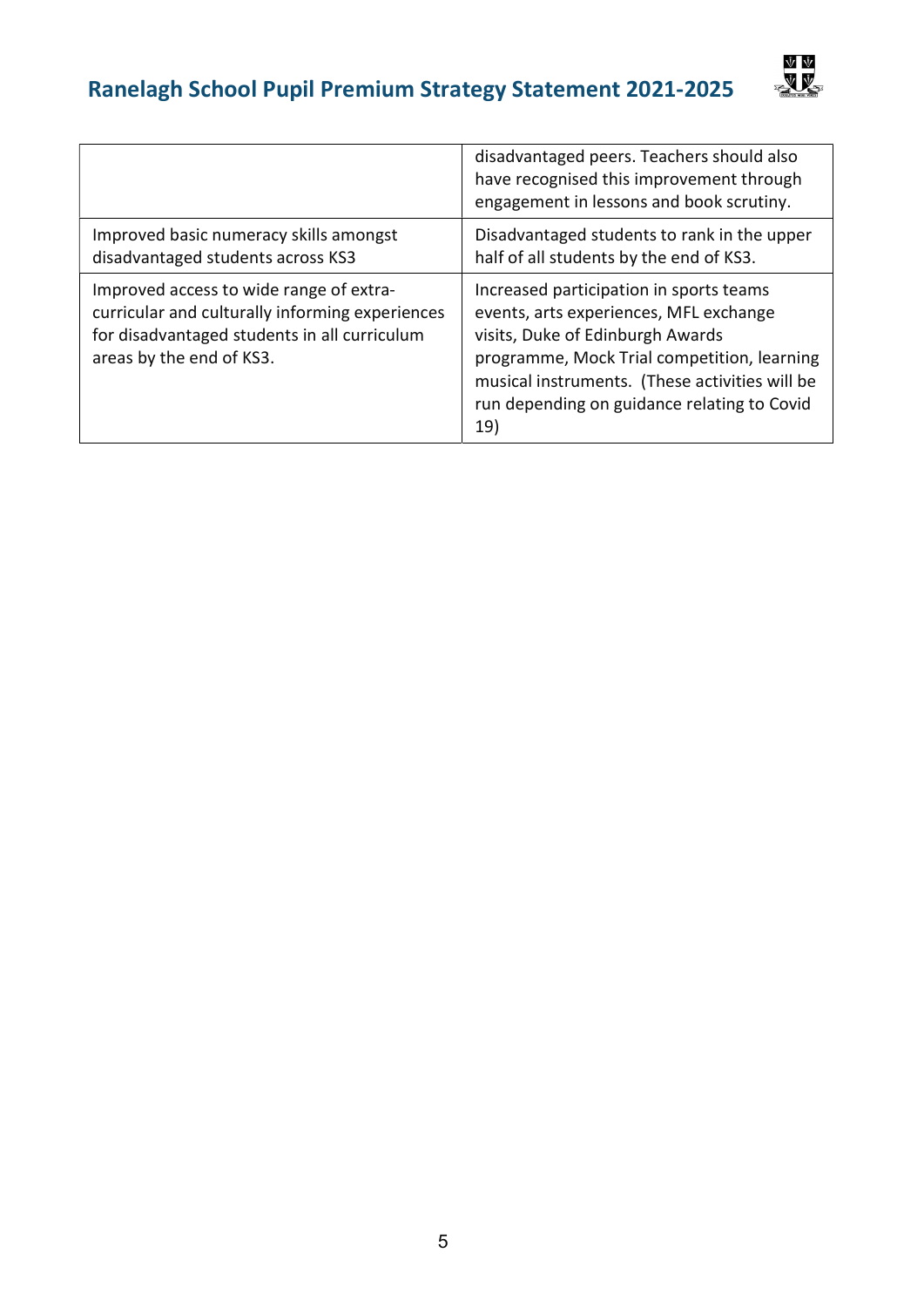



### Activity in this academic year

This details how we intend to spend our student premium (and recovery premium funding) this academic year to address the challenges listed above.

### Teaching (for example, CPD, recruitment and retention)

Budgeted cost: £50,000

| <b>Activity</b>                                     | Evidence that supports this approach                                                                                                                                                                                                                                                                                                                                                                                      |  |
|-----------------------------------------------------|---------------------------------------------------------------------------------------------------------------------------------------------------------------------------------------------------------------------------------------------------------------------------------------------------------------------------------------------------------------------------------------------------------------------------|--|
|                                                     |                                                                                                                                                                                                                                                                                                                                                                                                                           |  |
| CPD and Staff                                       | Training days with an inclusion focus                                                                                                                                                                                                                                                                                                                                                                                     |  |
| Recruitment<br>and Retention                        | National College Membership                                                                                                                                                                                                                                                                                                                                                                                               |  |
|                                                     | <b>Creative Education membership</b>                                                                                                                                                                                                                                                                                                                                                                                      |  |
|                                                     | https://educationendowmentfoundation.org.uk/guidance-for-teachers/leadership                                                                                                                                                                                                                                                                                                                                              |  |
| <b>Bedrock</b><br>(language<br>improvement<br>tool) | Bedrock Learning closes language gaps by explicitly teaching vocabulary in a long-term digital progra<br>their more robust word bank, they grow in confidence, engage in their learning, remain motivated, a<br>readers. Whilst disadvantaged students are at risk of the reverse adverse effects; with fewer words t<br>depletes, they become disengaged and demotivated, and ultimately struggle to identify themselves |  |
|                                                     | <b>Improving Literacy in Secondary Schools</b>                                                                                                                                                                                                                                                                                                                                                                            |  |
|                                                     | https://educationendowmentfoundation.org.uk/education-evidence/teaching-learning-toolkit/oral-                                                                                                                                                                                                                                                                                                                            |  |
| Pupil<br>premium<br>Lead                            | Leading the management and delivery of provision for Pupil Premium is a key role and every school<br>champion                                                                                                                                                                                                                                                                                                             |  |
| Provision of<br>smaller class                       | To effectively meet the needs of a wide range of abilities in our disadvantaged cohort, smaller class s<br>plan and deliver more bespoke lessons.                                                                                                                                                                                                                                                                         |  |
| sizes in                                            | KS2 KS3 Maths Guidance 2017.pdf (educationendowmentfoundation.org.uk)                                                                                                                                                                                                                                                                                                                                                     |  |
| English and<br>Maths                                | https://educationendowmentfoundation.org.uk/education-evidence/guidance-reports/literacy-ks3-                                                                                                                                                                                                                                                                                                                             |  |
| Oracy                                               | Whilst research has found that good oracy leads to higher order thinking and deeper understanding,<br>area speaks no more than 4 words a lesson.                                                                                                                                                                                                                                                                          |  |
|                                                     | Our aim as a school, therefore, is to elevate speaking to the same status as reading and writing.                                                                                                                                                                                                                                                                                                                         |  |
|                                                     | <b>Improving Literacy in Secondary Schools</b>                                                                                                                                                                                                                                                                                                                                                                            |  |
|                                                     | https://fdslive.oup.com/www.oup.com/oxed/wordgap/How Schools are Closing the Word Gap                                                                                                                                                                                                                                                                                                                                     |  |
|                                                     | 22.pdf?region=uk                                                                                                                                                                                                                                                                                                                                                                                                          |  |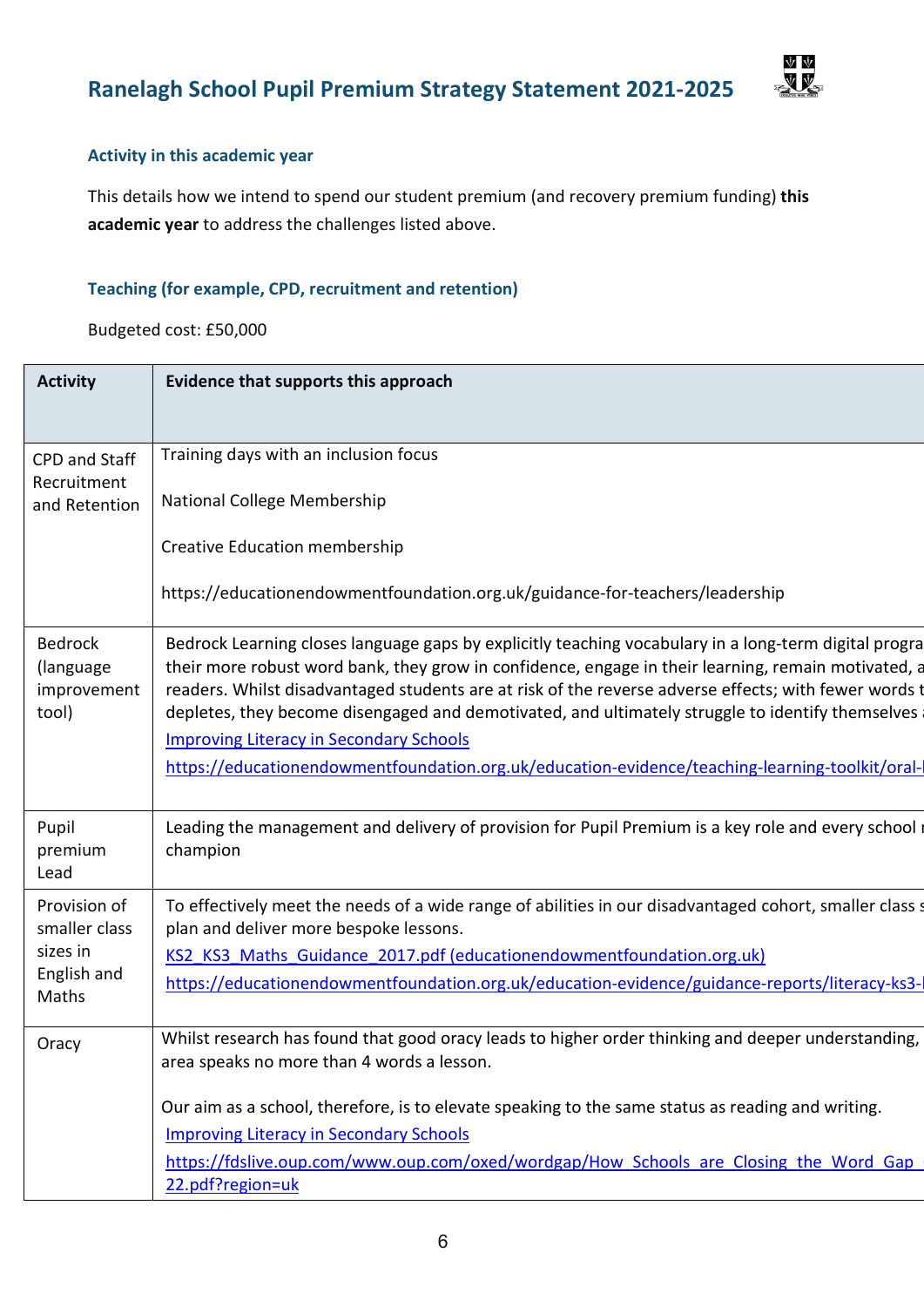

| Focus on<br>Feedback                                      | There is evidence to suggest that feedback involving metacognitive and self-regulatory approaches m<br>disadvantaged students and lower prior attainers than other students. Students require clear and act<br>metacognitive strategies as they learn, as this information informs their understanding of their specif<br>improvement, thereby indicating which learning strategies have been effective for them in previously<br>https://educationendowmentfoundation.org.uk/education-evidence/teaching-learning-toolkit/feedb |
|-----------------------------------------------------------|----------------------------------------------------------------------------------------------------------------------------------------------------------------------------------------------------------------------------------------------------------------------------------------------------------------------------------------------------------------------------------------------------------------------------------------------------------------------------------------------------------------------------------|
| Purchase of<br>standardised<br>diagnostic<br>assessments. | Standardised tests can provide reliable insights into the specific strengths and weaknesses of each p<br>correct additional support through interventions or teacher instruction:<br>Standardised tests   Assessing and Monitoring Pupil Progress   Education Endowment Foundation   I                                                                                                                                                                                                                                           |
|                                                           | Training will be provided for staff to ensure assessments are interpreted correctly.                                                                                                                                                                                                                                                                                                                                                                                                                                             |

### Targeted academic support (for example, tutoring, one-to-one support structured interventions)

Budgeted cost: £43,000

 $\top$ 

 $\Gamma$ 

| <b>Activity</b>                   | Evidence that supports this approach                                                                                                                                                                                                                                           | <b>Challenge</b><br>number(s)<br>addressed |
|-----------------------------------|--------------------------------------------------------------------------------------------------------------------------------------------------------------------------------------------------------------------------------------------------------------------------------|--------------------------------------------|
| Alternative<br>curriculum access. | Core skills and MFL withdrawal will be offered to students<br>who would benefit from additional support with their<br>literacy, numeracy and oracy skills.<br>https://educationendowmentfoundation.org.uk/education-<br>evidence/teaching-learning-toolkit/small-group-tuition | $1 - 5$                                    |
| 1:1 and Small group<br>tuition    | Small group tuition approaches can support students to<br>make effective progress by providing intensive, targeted<br>academic support to those identified as having low prior<br>attainment or at risk of falling behind. The approach allows                                 | $1, 2, 4 + 5$                              |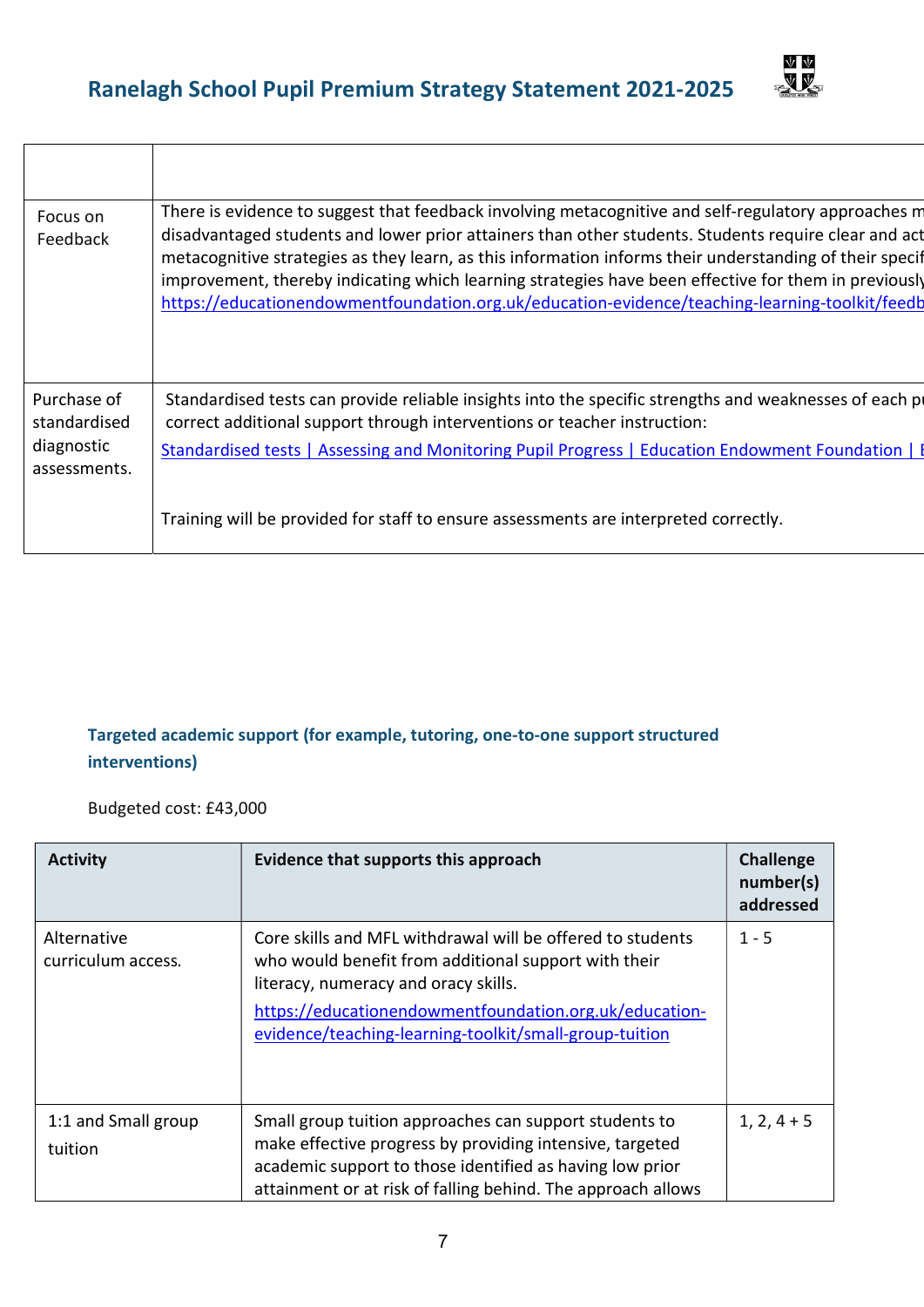## Ranelagh School Pupil Premium Strategy Statement 2021-2025



|                                 | the teacher to focus on the needs of a small number of<br>learners and provide teaching that is closely matched to<br>student understanding. Small group tuition offers an<br>opportunity for greater levels of interaction and feedback<br>compared to whole class teaching which can support<br>students to overcome barriers to learning and increase their<br>access to the curriculum<br>https://educationendowmentfoundation.org.uk/education-<br>evidence/teaching-learning-toolkit/one-to-one-tuition                                                                                                                                                                                                                  |         |
|---------------------------------|--------------------------------------------------------------------------------------------------------------------------------------------------------------------------------------------------------------------------------------------------------------------------------------------------------------------------------------------------------------------------------------------------------------------------------------------------------------------------------------------------------------------------------------------------------------------------------------------------------------------------------------------------------------------------------------------------------------------------------|---------|
| Resources and school<br>Uniform | Students from lower socioeconomic households are less<br>likely to be able to afford the cost of school uniforms and<br>study materials therefor these will be provided                                                                                                                                                                                                                                                                                                                                                                                                                                                                                                                                                        | 5       |
| <b>Study Support</b>            | Students from disadvantaged backgrounds are less likely to<br>have a quiet working space, are less likely to have access to<br>a device suitable for learning or a stable internet connection<br>and may receive less parental support to complete<br>homework and develop effective learning habits. These<br>difficulties may increase the gap in attainment for<br>disadvantaged students. Homework clubs can help to<br>overcome these barriers by offering students the resources<br>and support needed to undertake homework and revision<br>https://educationendowmentfoundation.org.uk/education-<br>evidence/teaching-learning-toolkit/homework<br>Laptops will be loaned or purchased for disadvantaged<br>students. | $1 - 5$ |

### Wider strategies (for example, related to attendance, behaviour, wellbeing)

Budgeted cost: £31,000

| <b>Activity</b>         | Evidence that supports this approach                                                                                         | <b>Challenge</b><br>number(s)<br>addressed |
|-------------------------|------------------------------------------------------------------------------------------------------------------------------|--------------------------------------------|
| <b>Cultural Capital</b> | Cultural capital is one of the key ingredients a student will<br>draw upon to be successful in society, their career and the |                                            |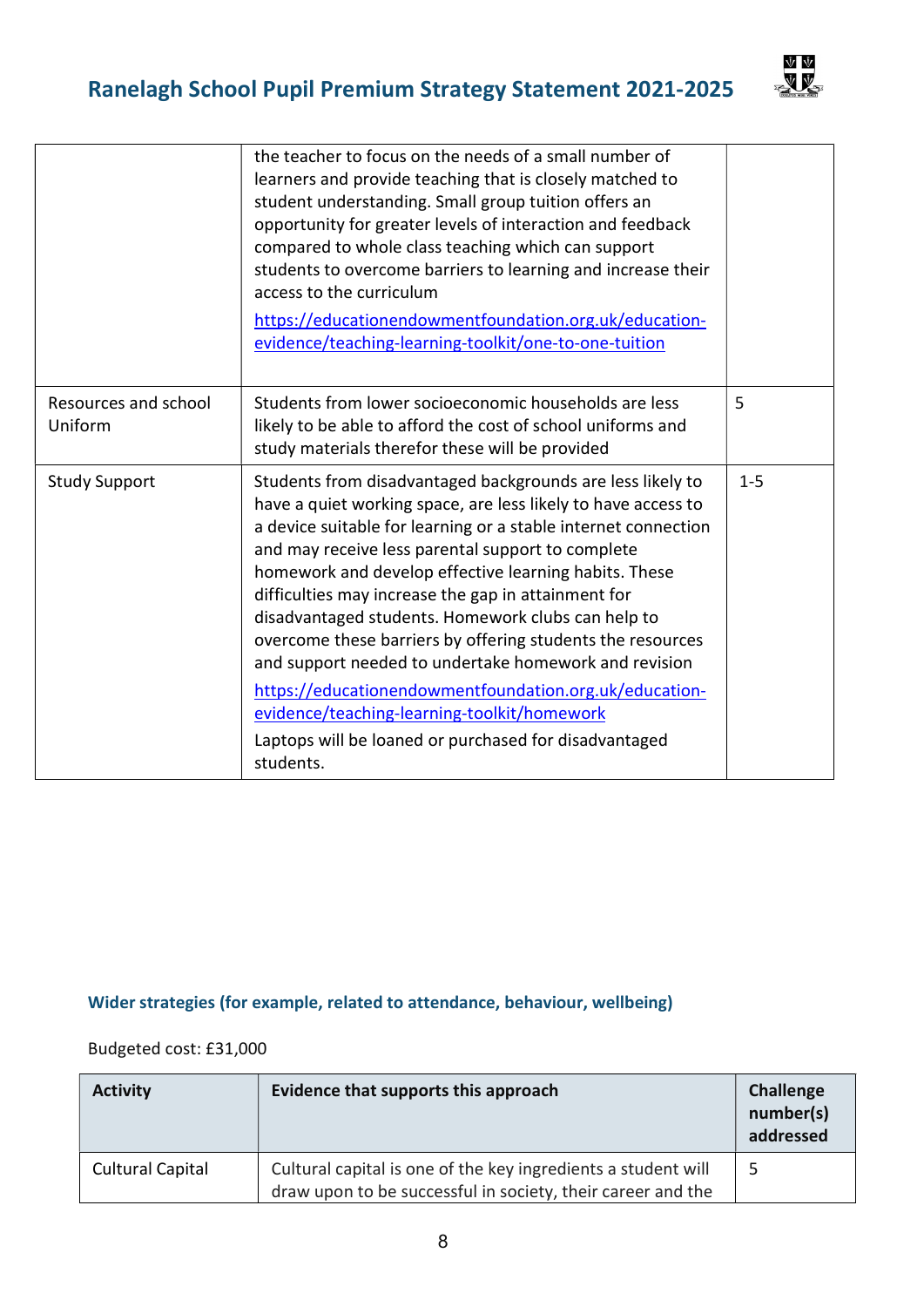## Ranelagh School Pupil Premium Strategy Statement 2021-2025



|                                                                                                                                                                                         | world of work. Access to extra-curricular activities will be<br>offered to disadvantaged students to bridge the gap in this<br>area. This will include access to music lessons, school trips,<br>sporting activities, and participation in the Arts.                                                                                                                                                                                                                                                                                                                                                                                                                                                                                                                                                                                                   |         |
|-----------------------------------------------------------------------------------------------------------------------------------------------------------------------------------------|--------------------------------------------------------------------------------------------------------------------------------------------------------------------------------------------------------------------------------------------------------------------------------------------------------------------------------------------------------------------------------------------------------------------------------------------------------------------------------------------------------------------------------------------------------------------------------------------------------------------------------------------------------------------------------------------------------------------------------------------------------------------------------------------------------------------------------------------------------|---------|
| <b>Social Emotional</b><br>and Mental $-$<br>Health: ensuring<br>students have<br>access to a Learning<br>Mentor, ELSA, and<br>or Counsellor to<br>meet<br>any identified SEMH<br>need. | Evidence suggests that children from disadvantaged<br>backgrounds have, on average, weaker social emotional<br>and literacy skills at all ages than their more affluent peers.<br>These skills are likely to influence a range of outcomes for<br>students: lower social emotional and literacy skills are<br>linked with poorer mental health and lower academic<br>attainment.<br>SEMH interventions in education are shown to improve<br>social, emotional and literacy skills and are therefore likely<br>to support disadvantaged students to understand and<br>engage in healthy relationships with peers and emotional<br>self-regulation, both of which may subsequently increase<br>academic attainment<br>https://educationendowmentfoundation.org.uk/education-<br>evidence/teaching-learning-toolkit/metacognition-and-self-<br>regulation | $1 - 5$ |
|                                                                                                                                                                                         |                                                                                                                                                                                                                                                                                                                                                                                                                                                                                                                                                                                                                                                                                                                                                                                                                                                        |         |

Total budgeted cost: £124,000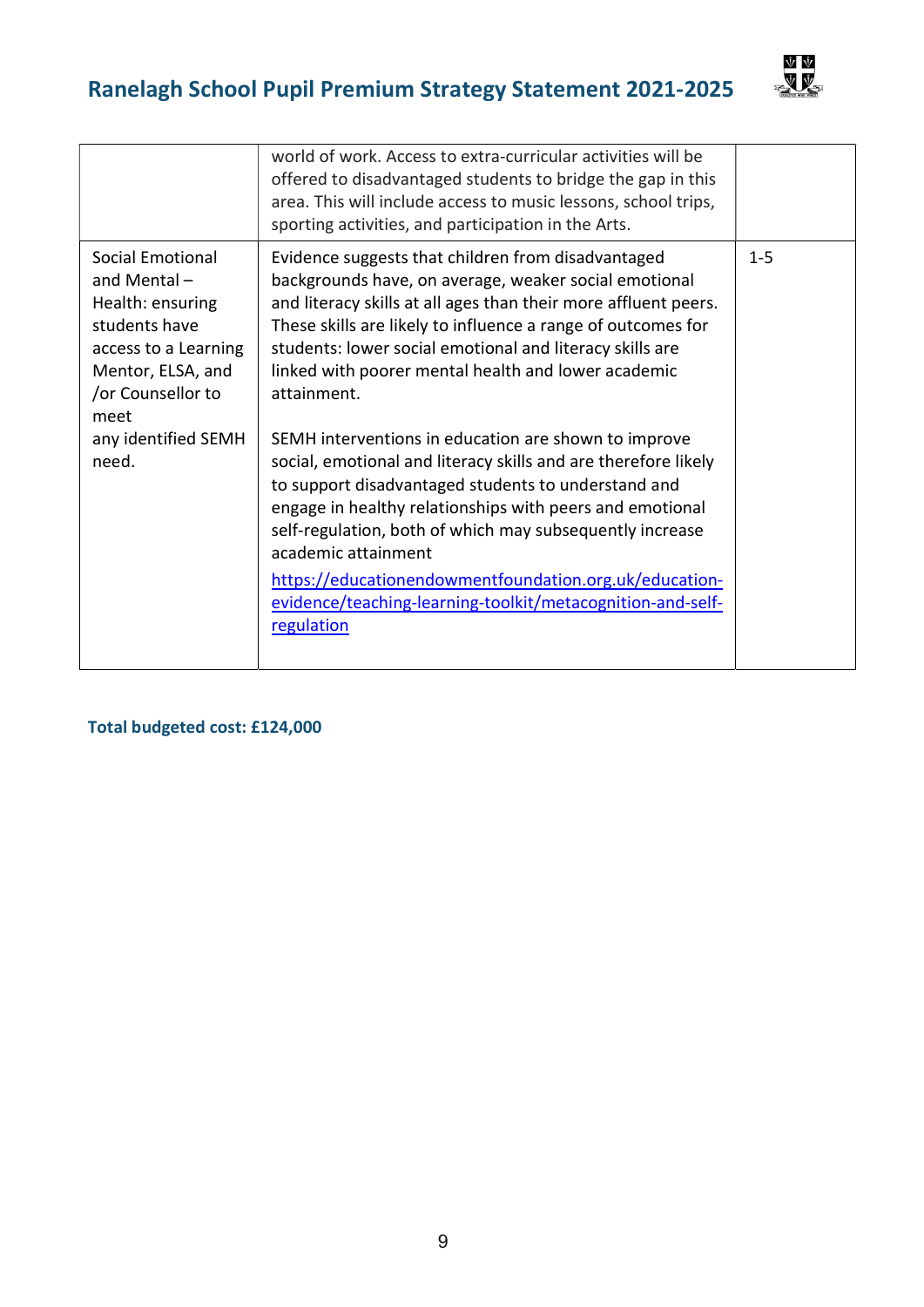

### Part B: Review of outcomes in the previous academic year

### Pupil Premium Strategy Outcomes

This details the impact that our pupil premium activity had on students in the 2020 to 2021 academic year.

Our internal assessments during 2020/21 suggested that 91% of Year 11 disadvantaged students achieved grade 4 or above in key areas of the curriculum.

Covid-19 disrupted all of our subject areas to varying degrees. As evidenced in schools across the country, partial closure was most detrimental to our disadvantaged students, and they were not able to benefit from our pupil premium funded improvements to teaching, targeted interventions and access to extra-curricular activities to the degree that we intended. The impact was mitigated by maintaining a high-quality curriculum, including during periods of partial closure, which was aided by use of online teaching and access to the school for the majority our disadvantaged and vulnerable students. The pupil premium lead made regular checks with all disadvantaged families via telephone and Teams. Digital, fun and engaging activities and resources were provided for the most vulnerable families, for example a football goal, jigsaws and art and craft materials, as well as laptops and access to the internet.

Our assessments demonstrated that students' behaviour, wellbeing and mental health were significantly impacted last year, primarily due to COVID-19-related issues. The impact was particularly acute for disadvantaged students. We used pupil premium funding to provide wellbeing support for all students, and targeted interventions where required. We are building on that approach in our new plan.

### Externally provided programmes

Please include the names of any non-DfE programmes that you purchased in the previous academic year. This will help the Department for Education identify which ones are popular in England

| Programme                      | Provider                |
|--------------------------------|-------------------------|
| <b>Bedrock Vocabulary Tool</b> | <b>Bedrock learning</b> |
| Lexia Power Up Literacy        | Lexia                   |